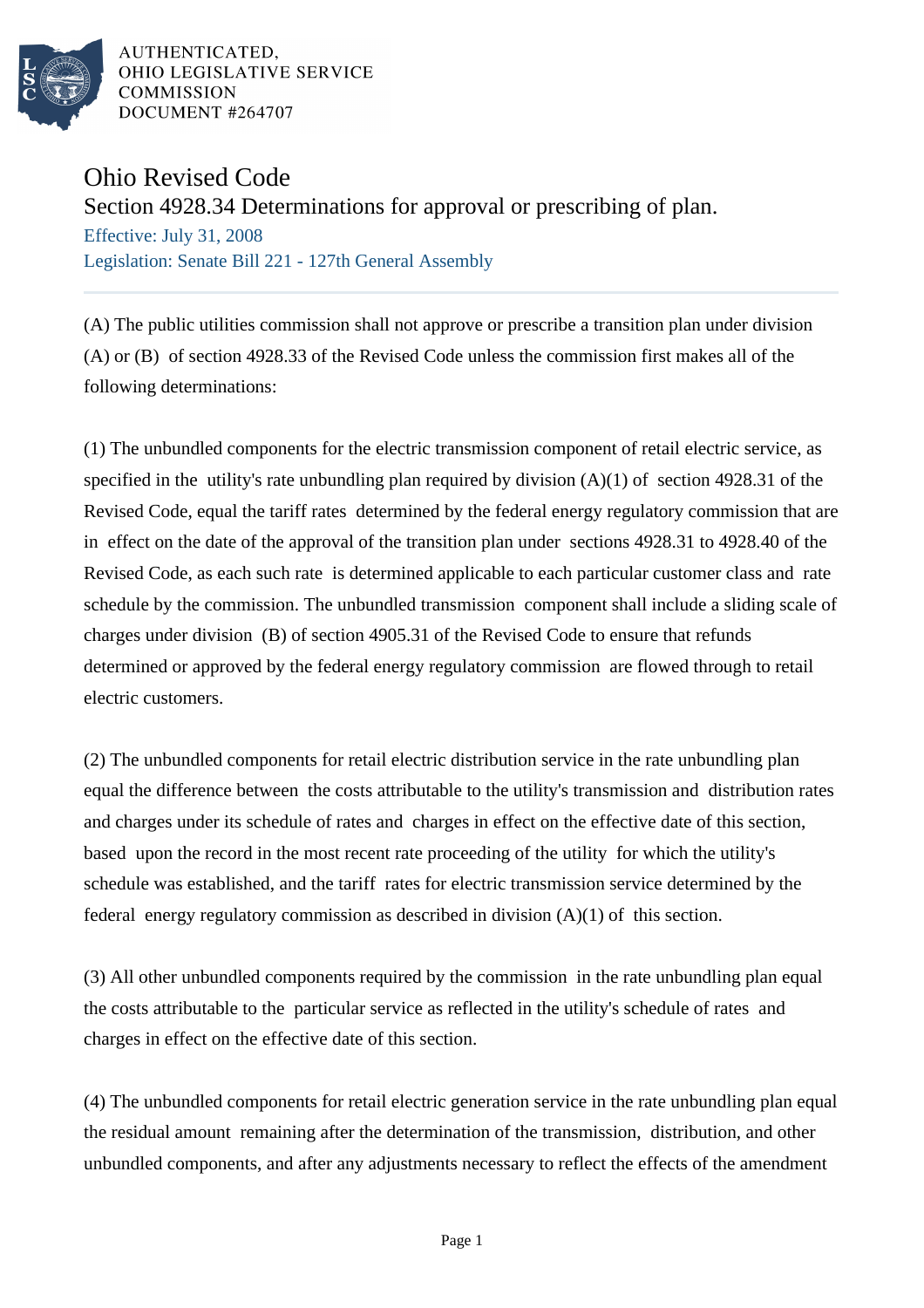

AUTHENTICATED, OHIO LEGISLATIVE SERVICE **COMMISSION** DOCUMENT #264707

of section 5727.111 of the Revised Code by Sub. S.B. No. 3 of the 123rd general assembly.

(5) All unbundled components in the rate unbundling plan have been adjusted to reflect any base rate reductions on file with the commission and as scheduled to be in effect by December 31, 2005, under rate settlements in effect on the effective date of this section. However, all earnings obligations, restrictions, or caps imposed on an electric utility in a commission order prior to the effective date of this section are void.

(6) Subject to division (A)(5) of this section, the total of all unbundled components in the rate unbundling plan are capped and shall equal during the market development period, except as specifically provided in this chapter, the total of all rates and charges in effect under the applicable bundled schedule of the electric utility pursuant to section 4905.30 of the Revised Code in effect on the day before the effective date of this section, including the transition charge determined under section 4928.40 of the Revised Code, adjusted for any changes in the taxation of electric utilities and retail electric service under Sub. S.B. No. 3 of the 123rd General Assembly, the universal service rider authorized by section 4928.51 of the Revised Code, and the temporary rider authorized by section 4928.61 of the Revised Code. For the purpose of this division, the rate cap applicable to a customer receiving electric service pursuant to an arrangement approved by the commission under section 4905.31 of the Revised Code is, for the term of the arrangement, the total of all rates and charges in effect under the arrangement. For any rate schedule filed pursuant to section 4905.30 of the Revised Code or any arrangement subject to approval pursuant to section 4905.31 of the Revised Code, the initial tax-related adjustment to the rate cap required by this division shall be equal to the rate of taxation specified in section 5727.81 of the Revised Code and applicable to the schedule or arrangement. To the extent such total annual amount of the tax-related adjustment is greater than or less than the comparable amount of the total annual tax reduction experienced by the electric utility as a result of the provisions of Sub. S.B. No. 3 of the 123rd general assembly, such difference shall be addressed by the commission through accounting procedures, refunds, or an annual surcharge or credit to customers, or through other appropriate means, to avoid placing the financial responsibility for the difference upon the electric utility or its shareholders. Any adjustments in the rate of taxation specified in 5727.81 of the Revised Code section shall not occur without a corresponding adjustment to the rate cap for each such rate schedule or arrangement. The department of taxation shall advise the commission and self-assessors under section 5727.81 of the Revised Code prior to the effective date of any change in the rate of taxation specified under that section, and the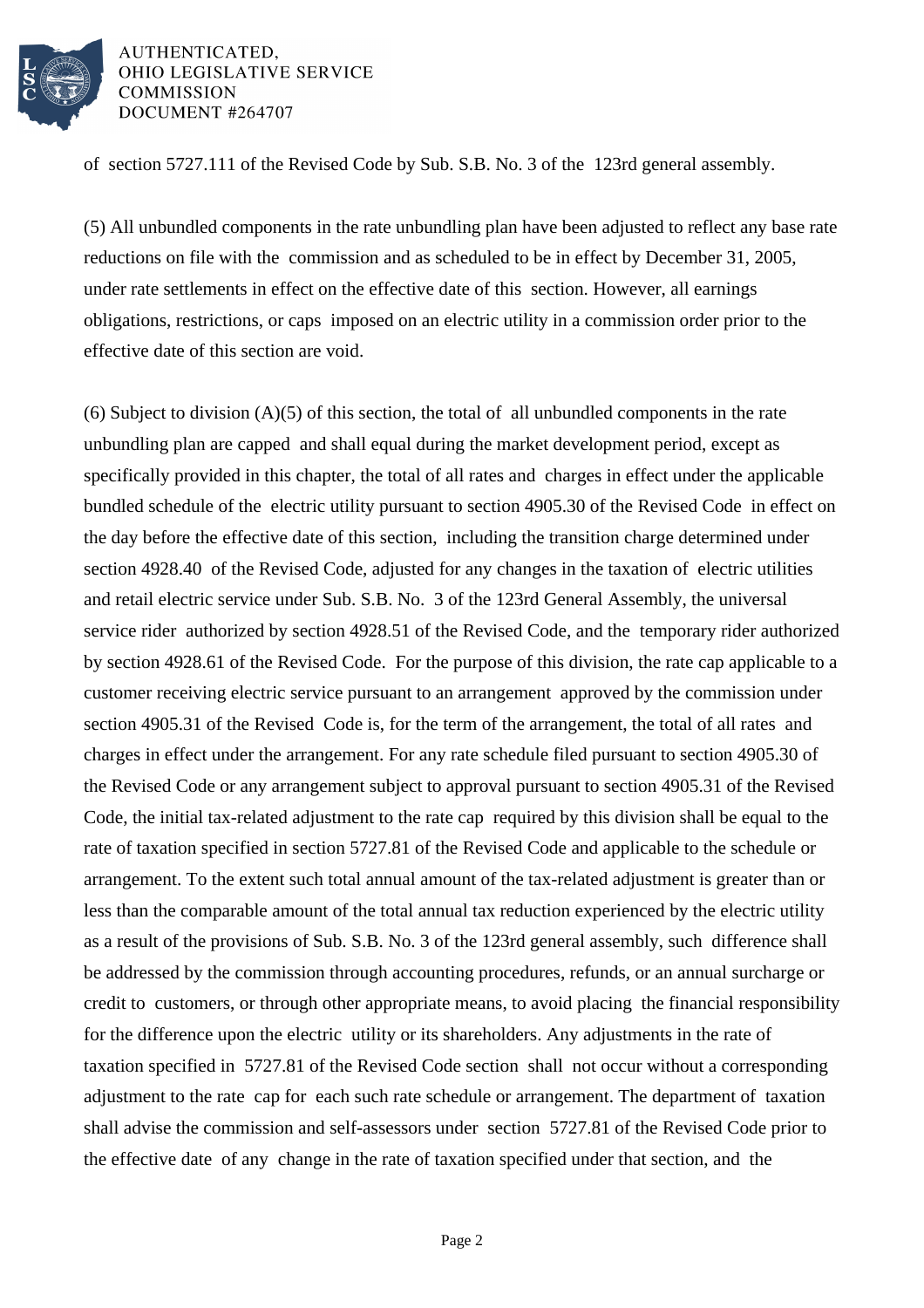

## AUTHENTICATED. OHIO LEGISLATIVE SERVICE **COMMISSION** DOCUMENT #264707

commission shall modify the rate cap to reflect that adjustment so that the rate cap adjustment is effective as of the effective date of the change in the rate of taxation. This division shall be applied, to the extent possible, to eliminate any increase in the price of electricity for customers that otherwise may occur as a result of establishing the taxes contemplated in section 5727.81 of the Revised Code.

(7) The rate unbundling plan complies with any rules adopted by the commission under division (A) of section 4928.06 of the Revised Code.

(8) The corporate separation plan required by division (A)(2) of section 4928.31 of the Revised Code complies with section 4928.17 of the Revised Code and any rules adopted by the commission under division (A) of section 4928.06 of the Revised Code.

(9) Any plan or plans the commission requires to address operational support systems and any other technical implementation issues pertaining to competitive retail electric service comply with any rules adopted by the commission under division (A) of section 4928.06 of the Revised Code.

(10) The employee assistance plan required by division (A)(4) of section 4928.31 of the Revised Code sufficiently provides severance, retraining, early retirement, retention, outplacement, and other assistance for the utility's employees whose employment is affected by electric industry restructuring under this chapter.

(11) The consumer education plan required under division (A)(5) of section 4928.31 of the Revised Code complies with former section 4928.42 of the Revised Code and any rules adopted by the commission under division (A) of section 4928.06 of the Revised Code.

(12) The transition revenues for which an electric utility is authorized a revenue opportunity under sections 4928.31 to 4928.40 of the Revised Code are the allowable transition costs of the utility as such costs are determined by the commission pursuant to section 4928.39 of the Revised Code, and the transition charges for the customer classes and rate schedules of the utility are the charges determined pursuant to section 4928.40 of the Revised Code.

(13) Any independent transmission plan included in the transition plan filed under section 4928.31